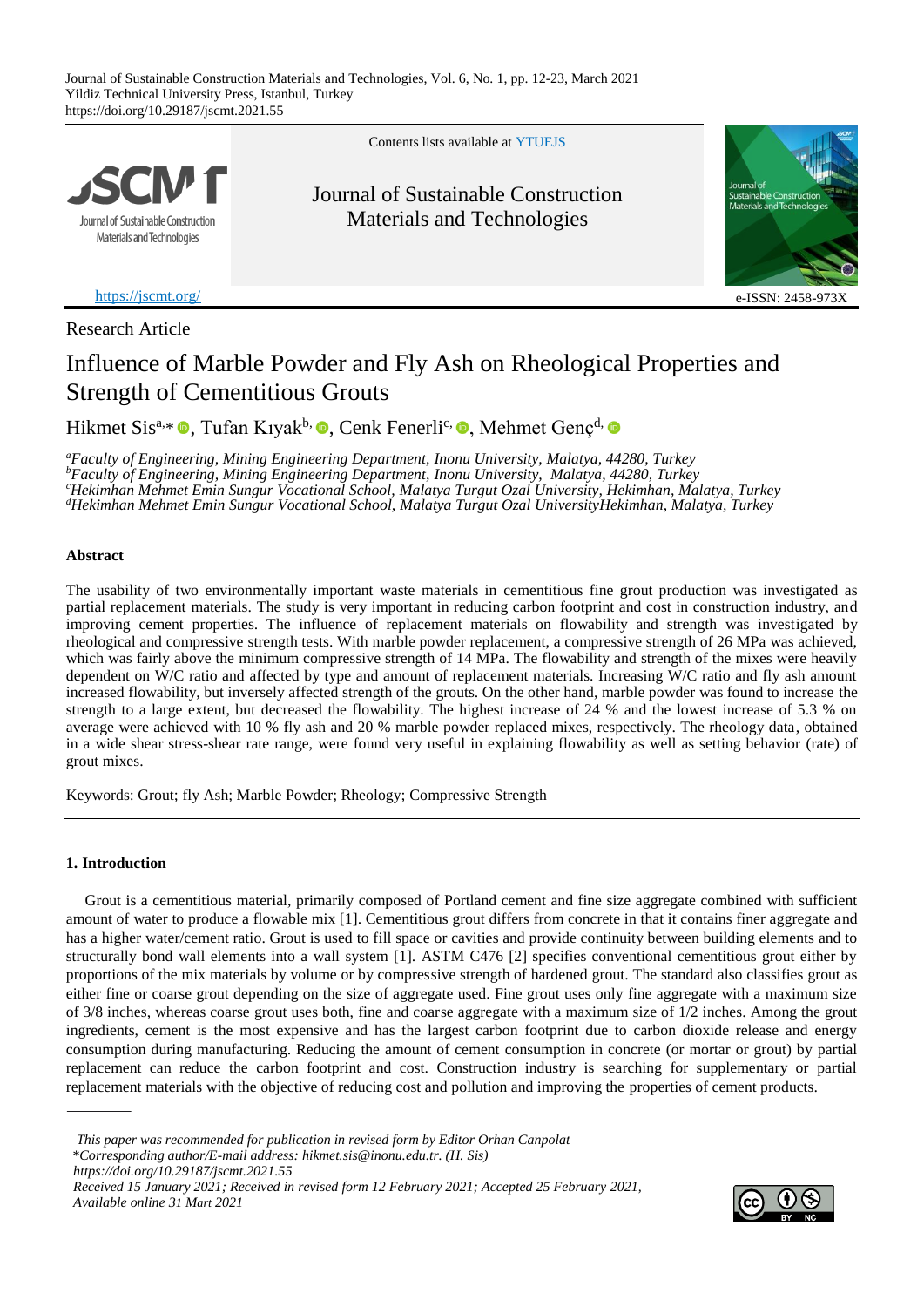Cement-based grouts with various mineral additives (such as bentonite, silica fume, fly ash, limestone powder) have been used in modern practice for various grouting applications [3]. Pozzolanic materials (e.g., fly ash and silica fume, blast furnace slag) or fine minerals (e.g., limestone powder or marble powder) contribute to certain properties of fresh and hardened concrete through hydraulic or pozzolanic activity or both. Fly ash is a cost effective cementitious material, which is utilized very commonly in manufacturing of cement or cement products (e.g., concrete, mortar or grout). When used, it reduces the amount of cement and improves flowability and spreading ability of grout [4,5]. It was also found that fly ash delays setting of grout, but could improve its compressive strength at long (e.g., 90-day or longer) aging periods [5-8].

Marble powder is a waste by-product generated as sludge in marble processing factories during sawing, honing and polishing. Marble powders constitute one of the important environmental problems all over the world as they can occupy large land areas, reduce the fertility of soil due to high alkalinity and contaminate underground water. On the other hand, they are valuable product, which can be mixed with concrete or cement to make blocks, building stones, floors and many other objects [9].

Flowability (or consistency) and strength are among the most important parameters of fresh and hardened cementitious grouts, respectively [10]. During application, flowability should be maintained so that grout can easily flow into the smallest grout spaces and around any obstructions, such as reinforcing bars, joint reinforcement, anchors, ties and small mortar protrusions. High initial flowability is needed when grout is used in congested or small spaces due to water adsorption by the masonry before and after grout placement [11]. Flowability is mainly a function of viscosity and can be increased solely by adding water, but free (unreacted) water can cause segregation, bleeding, higher shrinkage and porosity and hence causes a decrease in grout strength. Therefore, fluidity of the grout during application should be maintained, but no segregation or bleeding should be allowed.

In literature, flowability of cement grout is mainly determined by pipe flow, Marsh funnel, mini-slump and rheological tests [12,13]. There is no any specific ASTM standard on determination of flow behavior of grout, but various standards are utilized for this purpose. For example, ASTM C143 [14], which describes "standard test method for slump of hydraulic-cement concrete" is generally utilized to determine grout flowability as explained in ASTM C476 [2]. Alternatively, ASTM C939 [15] which specifies "the flow of grout for preplaced-aggregate concrete" can be also utilized to study the flowability of grouts. Rheology is a study of flow and deformation behavior of slurries and ASTM C1749 [16] specifies the measurement of rheological properties of hydraulic cementitious paste by using a rheometer. Since rheometers can test very dilute or very thick slurries, they can be used in testing fresh cementitious grout mixes, the obtained rheological parameters (e.g., apparent viscosity, yield stress, thixotropy as well as structural breakdown or build-up properties during shearing) can be related to flowability of grout. Flowability of grout mix is time dependent due to development of the bonds between the ingredients. Most of the common techniques may suffer from time-dependent physical or chemical changes, which can occur until testing the flowability [12]. Roussel and Le Roy [17] stated that for certain funnel geometries and test conditions, the flow time is a measure of flowability that can be related to the plastic viscosity and yield stress of grouts behaving as Bingham fluids. Investigations on natural hydraulic lime (NHL) grouts [18] and cement based grouts [19] exhibited a good correlation between classical flow tests and the rheological properties.

Even though the influence of incorporation of fly ash and marble powder as supplementary materials in concrete production was widely investigated, influence of these materials in fine grout production was not investigated to any great extent. In this study, the possibility of incorporating fly ash and marble powder in preparation of fine cementitious grout was investigated by partially replacing them for cement and aggregate. Interactions between the components (i.e., cement, water, aggregate, fly ash and marble powder) were inferred from rheological and strength data. The relation between flowability of freshly prepared grout and compressive strength of hardened grout was exhibited and the potential usage of fly ash and marble powder in grout mixes was assessed.

#### **2. Materials and methods**

## *2.1. Materials*

Materials used in this study include Ordinary Portland Cement, fine aggregate, coal fly ash, marble powder and tap water. CEM I42.5R grade ordinary Portland cement manufactured by Seza Cement Factory in Baskil (Elazig, Turkey) was used in this study. Fine size aggregate (under 5 mm), produced from crushed carbonate rock, was received from local commercial aggregate production plant (Harput Concrete AŞ). The finer size fraction (under 850 μm) was separated by a standard test sieve and used in the tests. Fly ash, used as partial cement replacement material, was obtained from Soma (Turkey) coal power plant. Waste marble powder, used as partial aggregate replacement, was collected from a marble plant in Akçadağ (Malatya) region as slurry and then dried in oven at  $60^{\circ}$  C in the laboratory.

The fly ash and dried marble powder were screened by a 300 μm standard sieve to remove any large foreign materials. Particle size distributions of aggregate, fly ash, and marble powder were measured by laser diffraction technique using Malvern Mastersizer 2000 Particle Size Analyzer (Malvern Instruments Ltd., United Kingdom) and the results are presented in Figure 1. We can see that the fine size aggregate, fly ash and marble powder have mean particle sizes of about 191, 45 and 10 µm, respectively. Blaine specific surface area and specific gravity of the components were also determined and presented in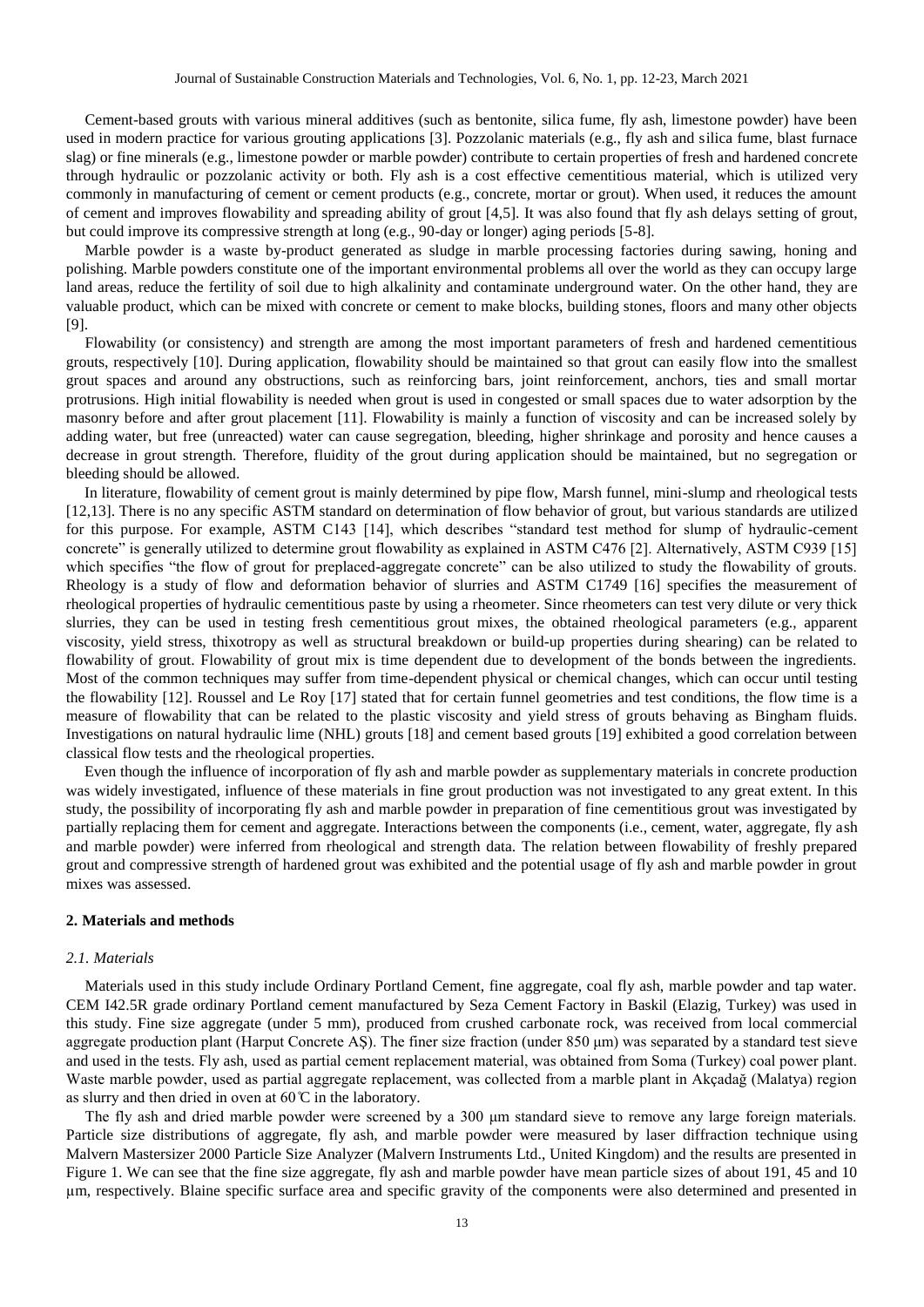Table 1 which shows that the fine marble powder has a much higher specific surface area of  $7000 \text{ cm}^2/\text{g}$  than fine aggregate  $(1171 \text{ cm}^2/\text{g}).$ 

| Component       | Blaine surface<br>area, $\text{cm}^2/\text{g}$ | Specific gravity,<br>g/cm <sup>3</sup> |
|-----------------|------------------------------------------------|----------------------------------------|
| Portland cement | 3658                                           | 3.12                                   |
| Aggregate       | 1171                                           | 2.80                                   |
| Fly ash         | 4013                                           | 2.30                                   |
| Marble powder   | 7006                                           | 2.61                                   |

**Table 1.** Blaine surface area and specific gravity of the grout components



Particle size, um **Figure 1.** Particle size distribution of aggregate, fly ash and marble powder.

**Table 2.** XRF analysis of the grout components

| Component, %  | SiO <sub>2</sub> | $Al_2O_3$ | Fe <sub>2</sub> O <sub>3</sub> | $P_2O_5$ | MgO  | $K_2O$                   | CaO   | SO <sub>3</sub> | TiO <sub>2</sub> |
|---------------|------------------|-----------|--------------------------------|----------|------|--------------------------|-------|-----------------|------------------|
| Fly ash       | 33.92            | 2.56      | 3.31                           | 0.44     | 6.66 | 3.40                     | 44.96 | 3.66            | 0.78             |
| Marble Powder | 0.42             |           | 0.68                           | -        | 0.34 | $\overline{\phantom{a}}$ | 98.39 | ۰.              |                  |
| Aggregate     | 0.83             |           | 1.25                           | -        | 0.23 | $\overline{\phantom{a}}$ | 97.36 | ۰               | ۰                |

The chemical and mineralogical compositions of aggregate, fly ash and marble powder were determined by XRD (Rigaku Geiger D-Max/B, Japan) and XRF (Spectro Xepos, Spectro Analytical Instruments GmbH, Germany) instruments. The XRD and XRF data are presented in Figure 2 and Table 2, respectively. As seen from Figure 2, the XRD patterns of aggregate and marble powder perfectly overlap which depict that both materials are basically calcium carbonate. XRD and XRF results also showed that the fly ash is rich for carbonates and cannot be considered as class F or class C according to ASTM C618 standard [20].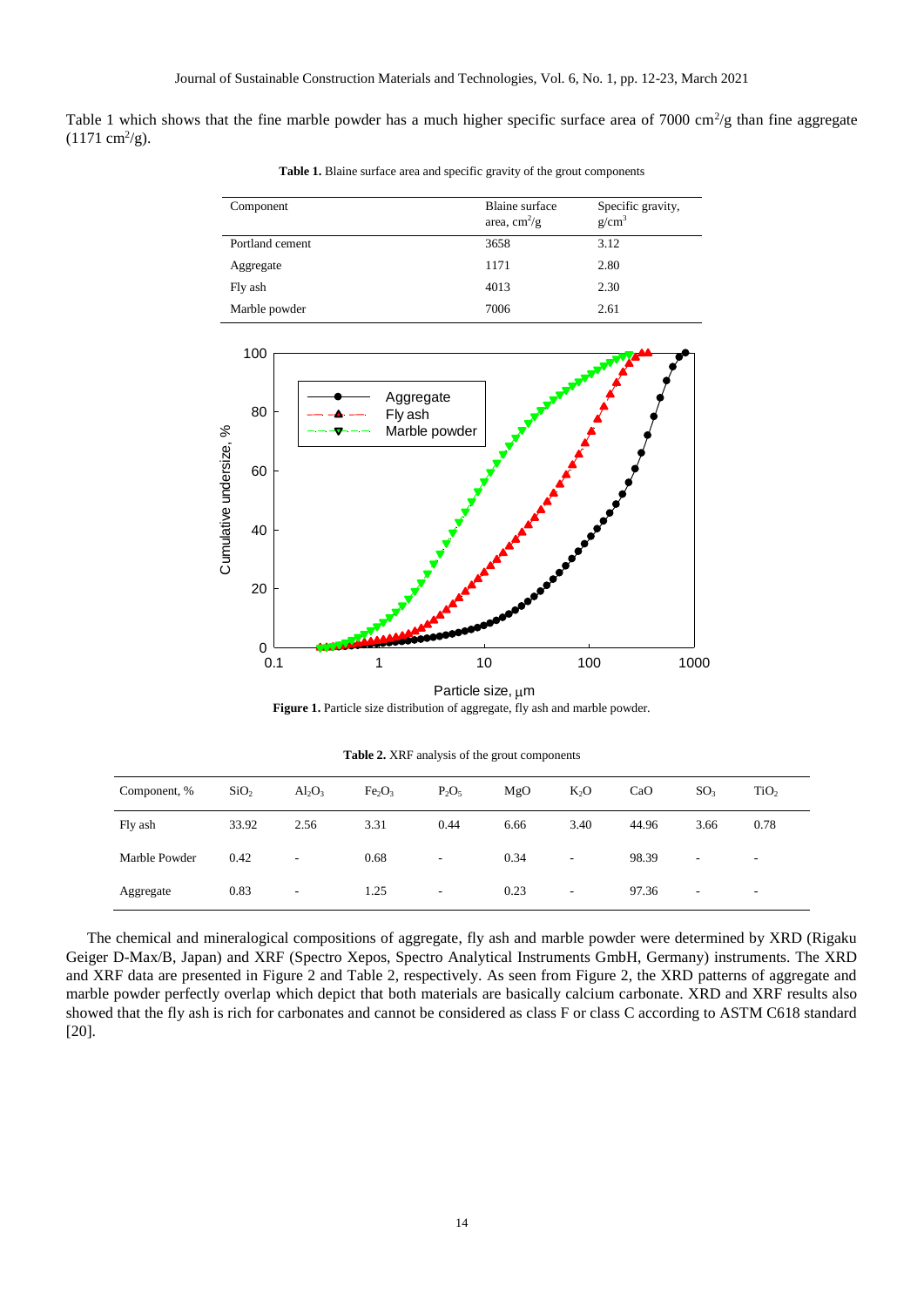

**Figure 2.** X-ray diffraction analysis of aggregate, fly ash and marble powder.

## *2.2. Methods*

ASTM C476 standard [2] specifies the cement grout by proportion of ingredients or on the basis of compressive strength. The grout mixes were prepared to meet the fine cement grout specifications by proportion of ingredients. The samples were prepared at different W/C ratios in the absence and presence of fly ash and marble powder as replacing materials for cement and aggregate, respectively. Flowability of fresh mixes and strength of the hardened grout were evaluated. The influence of replacing materials was investigated at the ratios of 10 and 20 % on weight basis and the W/C ratio was varied between 1.0 and 1.4 while keeping the cement aggregate (C/AG) ratio constant at 3.0. Due to high specific surface area of the ingredients and absence of water reducing agent, high W/C ratio is required to obtain workable mixes. The mixes prepared at W/C ratio below 1.0 (at constant C/AG ratio of 3.0) were too thick (or viscous) and were not workable to carry out rheology test by the utilized set-up.

#### *2.2.1. Rheology tests*

The rheology measurement of the mixes was performed by Brookfield R/S+ rheometer from Brookfield Engineering Laboratories Inc. (MA, USA). The instrument is equipped with coaxial vane type spindle, cylindrical sample cell (cup) and a water jacket. The computer-operated rheometer utilizes the Rheo3000 software, which is capable of describing the rheological behavior of the mixes by fitting well-known rheological models to the shear stress – shear rate data. The model with the least standard error and highest correlation coefficient is recognized as the best-fit by the software. The temperature of the medium, controlled by Brookfield Circulating Bath with Digital Controller, was maintained at 20 °C for all measurements. All of the measurement variables (shear rate, temperature, measurement time etc.) were set and the spindle was placed before preparing the mix. Since the time between transferring the prepared mix into the sample cup and executing rheology test was very short (about 10 s), the mixes did not require pre-shearing. Shear rates from 0 to 600 1/s and then from 600 to 0 1/s were set as ascending and descending shear steps, respectively. The elapsed (measurement) time was kept constant as 300 s for each step.

In order to obtain reproducible results, a proper homogenization of fine ingredients is crucial. For each test, a total of 125 ml of suspension was used and the suspensions were prepared as described below;

1. All materials were precisely dry-weighted and hand mixed in a 250 ml beaker for 15 seconds by a stainless steel spatula.

2. The water is added slowly into the beaker while mixing and was mixed further for 30 seconds.

3. The mix was mixed for 60 seconds at about 600 rpm by Heidolph Hei-Torque 100 mixer equipped with a blade and immediately transferred into sample cup of the rheometer.

4. After placing the sample cup, the measurement was executed immediately at controlled shear rates (CSR).

## *2.2.2. Sample preparation and uniaxial compressive strength tests*

Three specimens for each mix design, prepared as described above, were poured into 50 mm cubic steel molds as two layers and consolidated by hand tamping. After 24 h, the mold was removed and immediately immersed into lime containing water at 20 °C for curing. The compressive strength test was carried out on 28 and 90-day cured cubes. The tests were carried out in accordance with ASTM C109 standard [21] by using a 2000 kN capacity uniaxial compression test equipment from U-Test (Ankara, Turkey). The load was applied at 1400 N/s rate until the specimen failed. Load at the failure divided by the area of specimen gave the compressive strength of grout. Only average compressive strength value, obtained from three identical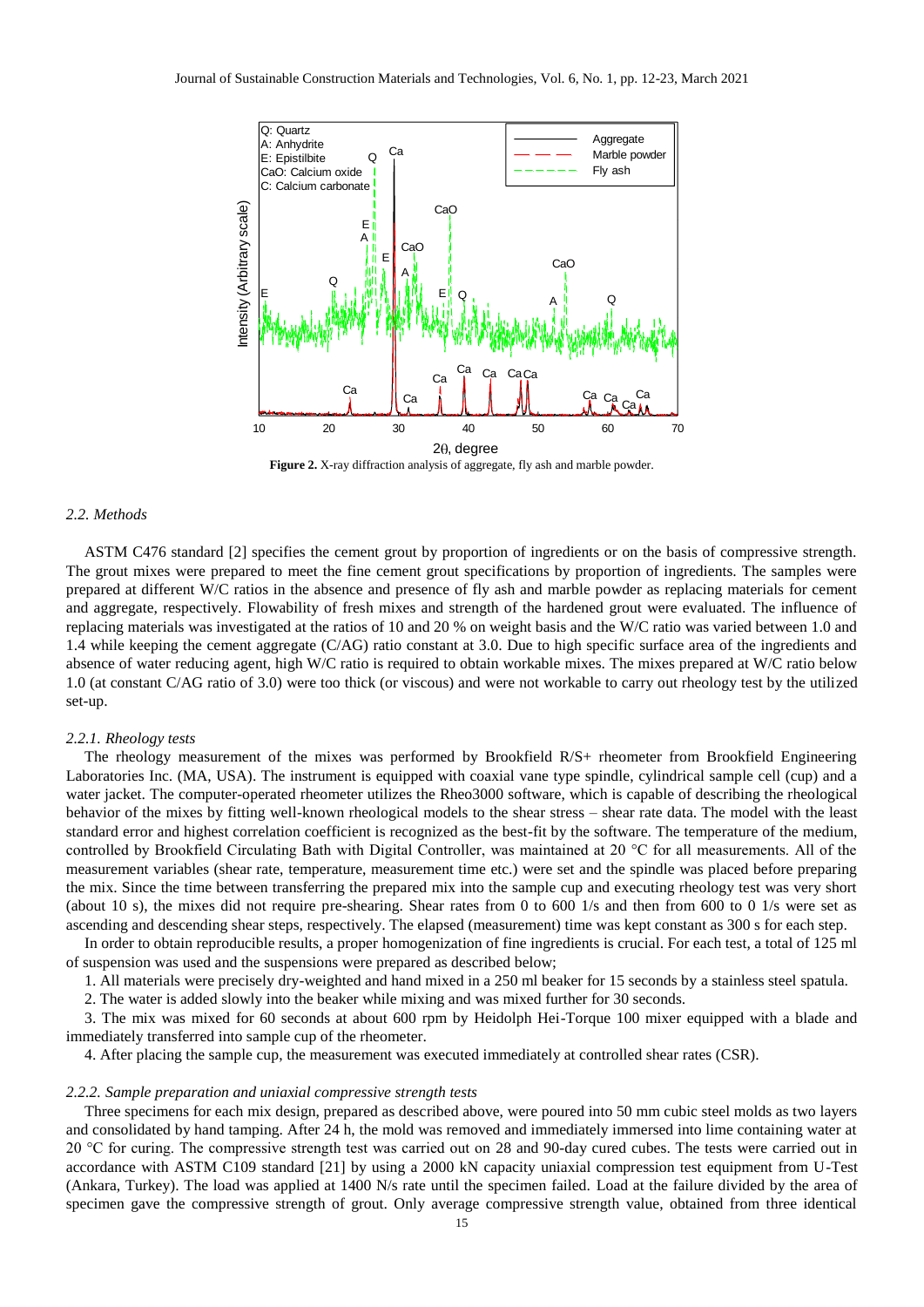specimen for each mix design, was reported as the result for brevity.

#### **3. Experimental results**

#### *3.1. Rheology results*

Firstly, the flow properties of mixes, prepared between 1.0 and 1.4 W/C ratios in the absence of replacing materials, were determined. Mixes were subjected to ascending and then descending shearing rates between 0–600 and 600–0 1/s and the data are presented in Figure 3(a). The mixes prepared at the same W/C ratios in the presence of replacing materials were subjected to similar rheological tests and the results are presented in Figures 3(b-g). Scales of the figures were kept constant for easy comparison. Visual inspection shows no evidence for structural breakdown of the mixes over the studied shear rate range. But, the rheograms show important differences (thixotropy) in shear stress-shear rate plots between the ascending and descending shear steps in this wide range. For given shear rates, generally higher shear stresses were obtained during descending step. It is considered that viscosity of grout is time dependent due to development of bonds and setting of mixes takes place steadily despite continuous mixing. For a given shear rate, an increase in shear stress is observed with decreasing W/C ratio and increasing marble powder content, while an opposite trend is observed with fly ash (Figures 3(a-g)). The differences were explained in term of setting rate and formation of hydration products (e.g., calcium carbosilicate hydrate) as well as in terms of shape and filling ability of the particles. It is safe to state that low W/C ratio mixes are less flowable [10] and set faster than high W/C ratio mixes. Jiang et al. [13] investigated rheology, strength and hydration characteristics of mortars and found addition of limestone unfavorable for fluidity.

The mixes do not exhibit Newtonian (Eq. 1) behavior and deviation from Newtonian behavior increases with decreasing W/C ratio. The Rheo3000 software recognized Ostwald or power law model (Eq. 2) as the best-fit for the samples and the calculated correlation coefficient values were above 0.97. Grouts, prepared without or with replacing materials, exhibited shear thinning behavior, but the replacing materials influenced the flow differently. Bingham plastic (Eq. 3) and Herschel-Bulkley (Eq. 4) model flows, having a yield stress  $(\tau_0)$  parameter in their equation, were also suggested for cement products (such as concrete, mortar, grout or paste) by some reseachers [13,19,22-24].

| $\tau = \eta \gamma$            | (1) |
|---------------------------------|-----|
| $\tau = K\gamma^n$              | (2) |
| $\tau = \tau_0 + \eta_p \gamma$ | (3) |
| $\tau = \tau_0 + K\gamma^n$     | (4) |

As rheology parameters, the constants K (in unit of Pa sn) and n (no unit) in Eq. 2 represent consistency coefficient and flow index, respectively. K is a measure of the consistency of the fluid such that, the higher the K, the more viscous the fluid. Whereas, n is a measure of the degree of non-Newtonian behavior such that, the greater the departure from unity (one), the more pronounced the non-Newtonian property [18,25,26]. The equation constants were calculated by the Rheo3000 software and presented in Table 3. As seen from the table, the consistency coefficient increases with the presence of marble powder, but decreases with fly ash. In the presence of marble powder, flow indices generally depart more from unity, which indicates more deviation from Newtonian behavior. It can be anticipated that the mixes become more viscous and less Newtonian in the presence of marble powder, whereas less viscous and more Newtonian in the presence of fly ash. Similar conclusions were achieved by several authors who investigated effect of fly ash on rheological properties of hydraulic lime grouts [10] and cement mortars [13].

The results are in-line with apparent viscosities  $(\Delta \tau / \Delta \gamma)$  of the mixes calculated by the Rheo3000 software. Apparent viscosity data were evaluated as a function of shear rate, but only ascending shear step data were presented in Figure 4. It is obvious that the mixes exhibit shear thinning behavior as apparent viscosities decrease with increasing shear rate. For example, the apparent viscosities of mixes with 1.0 and 1.4 W/C ratios decreased from 1.1 Pa.s to 0.3 Pa.s and from 0.3 Pa.s to 0.08 Pa.s, respectively. Increasing W/C ratio causes the apparent viscosity of grout to decrease and flowability to increase. The mixes with lower W/C ratio kept their apparent viscosities higher in the time range of the measurement, indicating relatively faster setting of these mixes.

The incorporation of fly ash improved the flowability of the mixes, irrespective of the W/C ratio. The replacement of 10 % fly ash had negligible effect but, the improvement was more pronounced when replacement was increased to 20 %. It can be said that fly ash reduced the water requirement to achieve a certain flowability, and increased the transportability and pumpability of cement grout. Quiroga-Flores et al. [5] investigated the effect of partial replacements of fly ash and sodiumactivated betonite for Portland cement and found that fly ash improved the rheology whilst bentonite increased the thixotropy and shear thinning behavior of fresh grouts.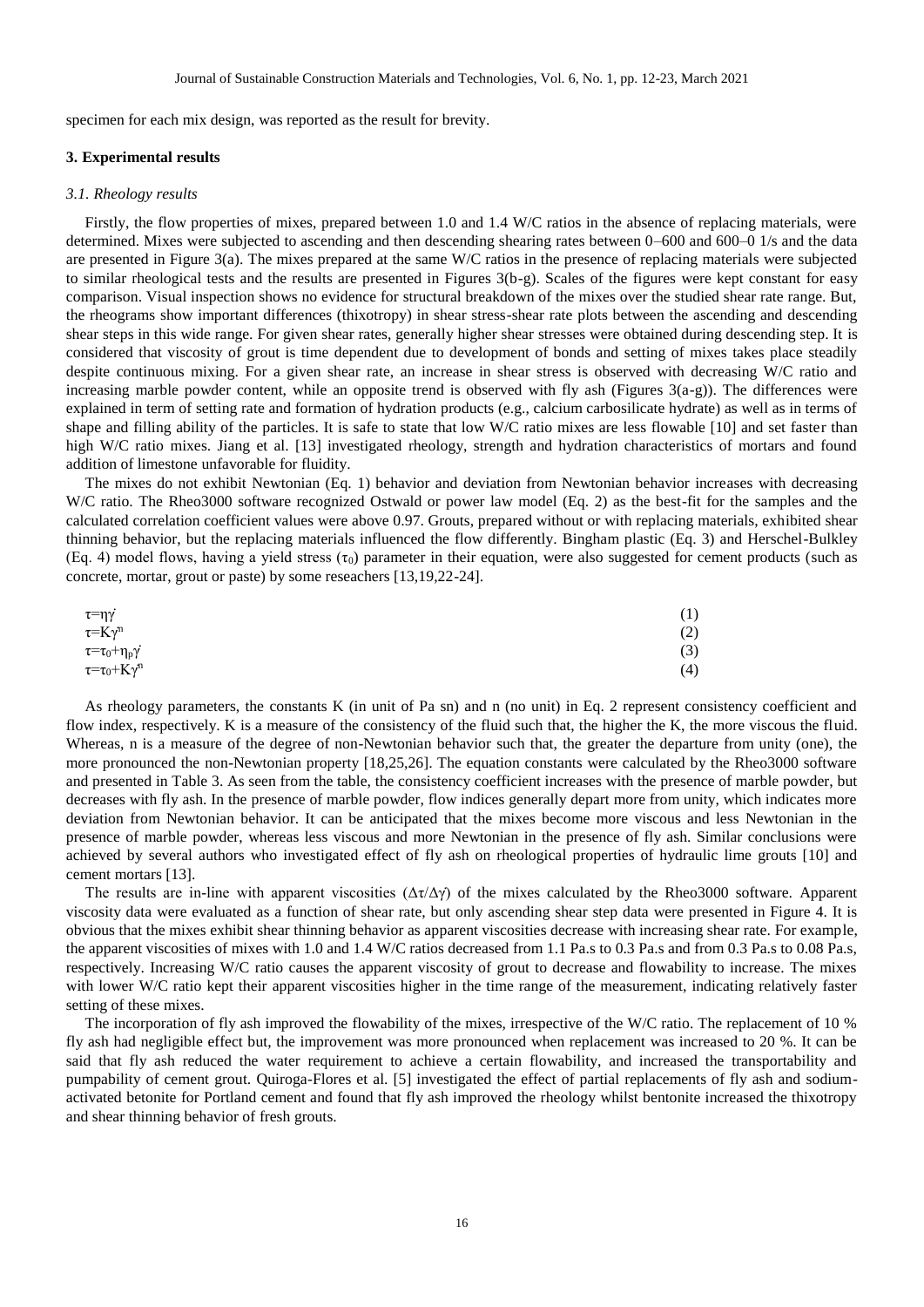

Figure 3. Shear stress-shear rate data of grout mixes prepared at different W/C ratios in the absence and presence of replacing materials.

Table 3. Mix design and replacement of fly ash and marble powder for cement and aggregate, respectively

| W/C/AG ratio |           | Replacement of fly ash or marble powder (by weight %) | Rheological parameters   |                     |                               |                  |
|--------------|-----------|-------------------------------------------------------|--------------------------|---------------------|-------------------------------|------------------|
| by weight    | Cement, % | Fly ash, %                                            | Aggregate, %             | Marble powder,<br>% | Consistency<br>coefficient, K | Flow index,<br>n |
|              |           |                                                       | No replacing material    |                     |                               |                  |
| 1.0/1/3      | 100       | $\overline{\phantom{a}}$                              | 100                      | -                   | 6.734                         | 0.497            |
| 1.1/1/3      | 100       |                                                       | 100                      |                     | 4.857                         | 0.476            |
| 1.2/1/3      | 100       | $\overline{\phantom{a}}$                              | 100                      | ۰                   | 2.659                         | 0.487            |
| 1.3/1/3      | 100       |                                                       | 100                      |                     | 1.923                         | 0.489            |
| 1.4/1/3      | 100       |                                                       | 100                      |                     | 1.109                         | 0.551            |
|              |           |                                                       | 10 % Fly ash replacement |                     |                               |                  |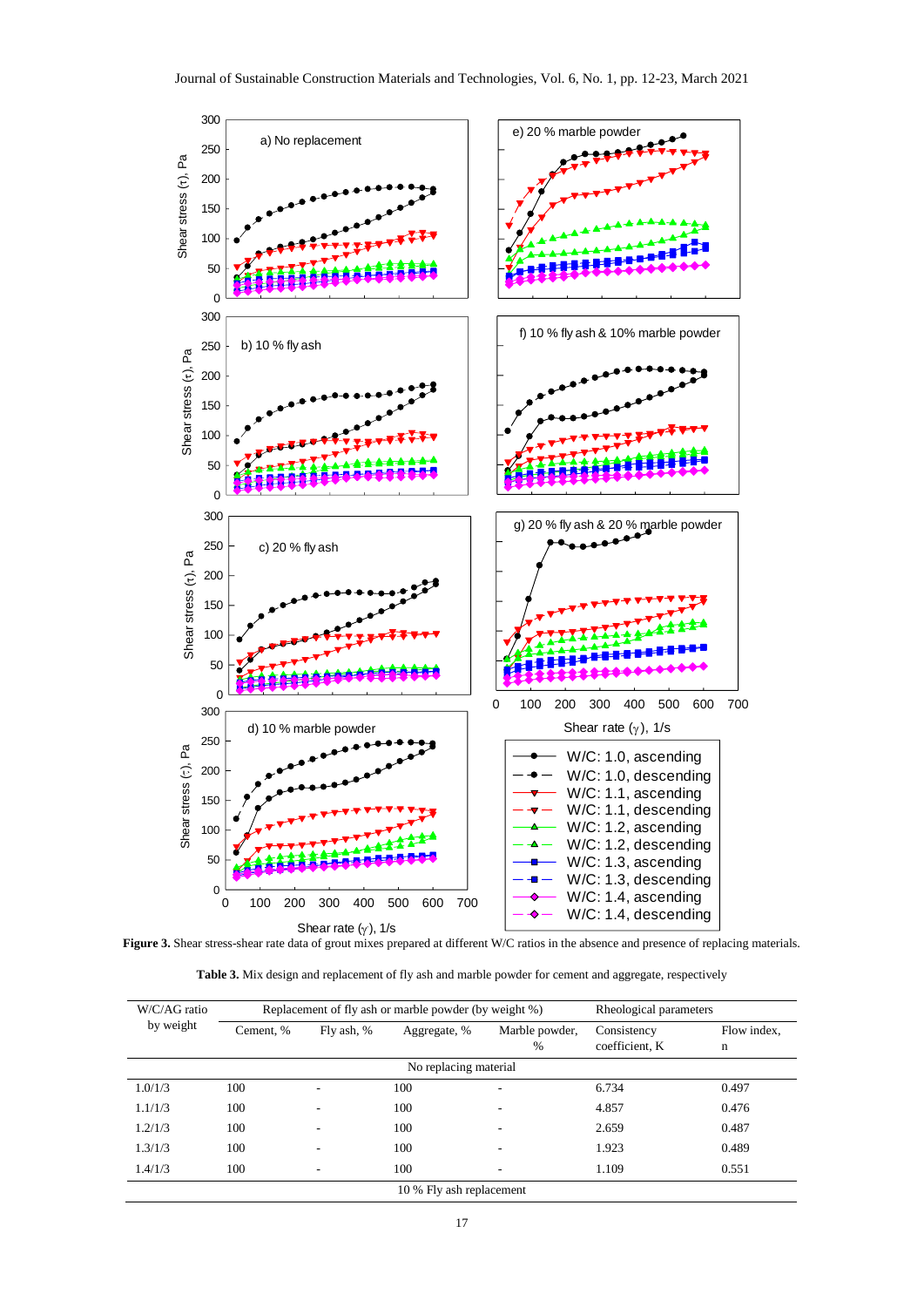| 1.0/1/3                                         | 90      | $10\,$         | $100\,$         |                                | 5.699  | 0.515 |  |
|-------------------------------------------------|---------|----------------|-----------------|--------------------------------|--------|-------|--|
| 1.1/1/3                                         | 90      | $10\,$         | $100\,$         |                                | 4.827  | 0.475 |  |
| 1.2/1/3                                         | 90      | $10\,$         | $100\,$         |                                | 2.563  | 0.498 |  |
| 1.3/1/3                                         | 90      | 10             | $100\,$         |                                | 1.527  | 0.518 |  |
| 1.4/1/3                                         | 90      | 10             | $100\,$         |                                | 1.000  | 0.557 |  |
|                                                 |         |                |                 | 20 % Fly ash replacement       |        |       |  |
| 1.0/1/                                          | 80      | 20             | 100             |                                | 7.719  | 0.476 |  |
| 1.1/1/3                                         | 80      | $20\,$         | $100\,$         |                                | 5.136  | 0.473 |  |
| 1.2/1/3                                         | 80      | $20\,$         | $100\,$         |                                | 1.636  | 0.526 |  |
| $1.3/1/3-$                                      | 80      | $20\,$         | $100\,$         |                                | 1.442  | 0.521 |  |
| 1.4/1/3                                         | 80      | $20\,$         | $100\,$         |                                | 1.000  | 0.548 |  |
|                                                 |         |                |                 | 10 % Marble powder replacement |        |       |  |
| 1.0/1/3                                         | 100     | $\mathcal{L}$  | $\overline{90}$ | 10                             | 23.430 | 0.361 |  |
| 1.1/1/3                                         | 100     |                | 90              | 10                             | 9.546  | 0.389 |  |
| 1.2/1/3                                         | $100\,$ |                | 90              | 10                             | 7.00   | 0.384 |  |
| 1.3/1/3                                         | 100     |                | $90\,$          | 10                             | 6.424  | 0.340 |  |
| 1.4/1/3                                         | $100\,$ |                | 90              | 10                             | 2.397  | 0.429 |  |
|                                                 |         |                |                 | 20 % Marble powder replacement |        |       |  |
| 1.0/1/3                                         | $100\,$ | $\overline{a}$ | 80              | 20                             | 30.678 | 0.364 |  |
| 1.1/1/3                                         | 100     |                | 80              | $20\,$                         | 18.866 | 0.400 |  |
| 1.2/1/3                                         | 100     |                | 80              | 20                             | 17.720 | 0.278 |  |
| 1.3/1/3                                         | $100\,$ |                | 80              | 20                             | 11.045 | 0.307 |  |
| 1.4/1/3                                         | $100\,$ |                | $80\,$          | $20\,$                         | 7.248  | 0.318 |  |
| 10 % Fly ash and 10 % marble powder replacement |         |                |                 |                                |        |       |  |
| 1.0/1/3                                         | 90      | 10             | 90              | 10                             | 10.263 | 0.462 |  |
| 1.1/1/3                                         | 90      | $10\,$         | 90              | 10                             | 8.308  | 0.403 |  |
| 1.2/1/3                                         | 90      | $10\,$         | 90              | 10                             | 4.689  | 0.424 |  |
| 1.3/1/3                                         | 90      | $10\,$         | 90              | 10                             | 4.481  | 0.397 |  |
| 1.4/1/3                                         | 90      | 10             | 90              | 10                             | 2.540  | 0.401 |  |
| 20 % Fly ash and 20 % marble powder replacement |         |                |                 |                                |        |       |  |
| 1.0/1/3                                         | 80      | 20             | $80\,$          | 20                             | 10.184 | 0.565 |  |
| 1.1/1/3                                         | $80\,$  | $20\,$         | $80\,$          | 20                             | 10.381 | 0.413 |  |
| 1.2/1/3                                         | $80\,$  | $20\,$         | $80\,$          | $20\,$                         | 11.323 | 0.348 |  |
| 1.3/1/3                                         | 80      | $20\,$         | 80              | 20                             | 7.796  | 0.349 |  |
| 1.4/1/3                                         | $80\,$  | $20\,$         | $80\,$          | $20\,$                         | 6.630  | 0.315 |  |

The improvement in flowability could be explained by the spherical shape of fly ash which made a lubricating effect between particles and reduced inter-particle friction that facilitated their flow. On the other hand, addition of marble powder influenced rheological properties of the mixes more than fly ash. The incorporation of very fine size marble powder significantly increased the apparent viscosity and reduced the flowability of the mixes. Rheology studies showed that the proportion of fines and hence increasing surface area of aggregates increased water demand in mortars [27] and cement pastes [23]. In other words, for a given (fixed) flowability, marble powder requires more water than aggregate due to increased surface area, and hence increased reaction with water [13]. It is also considered that, finer marble powders fill the voids between the larger aggregates, thereby make it more difficult for the solid particles to slide over each other during shearing. In binary replacements, given in Figures 4(f) and 4(g), addition of fly ash largely compensated the negative effect of marble powder on flowability.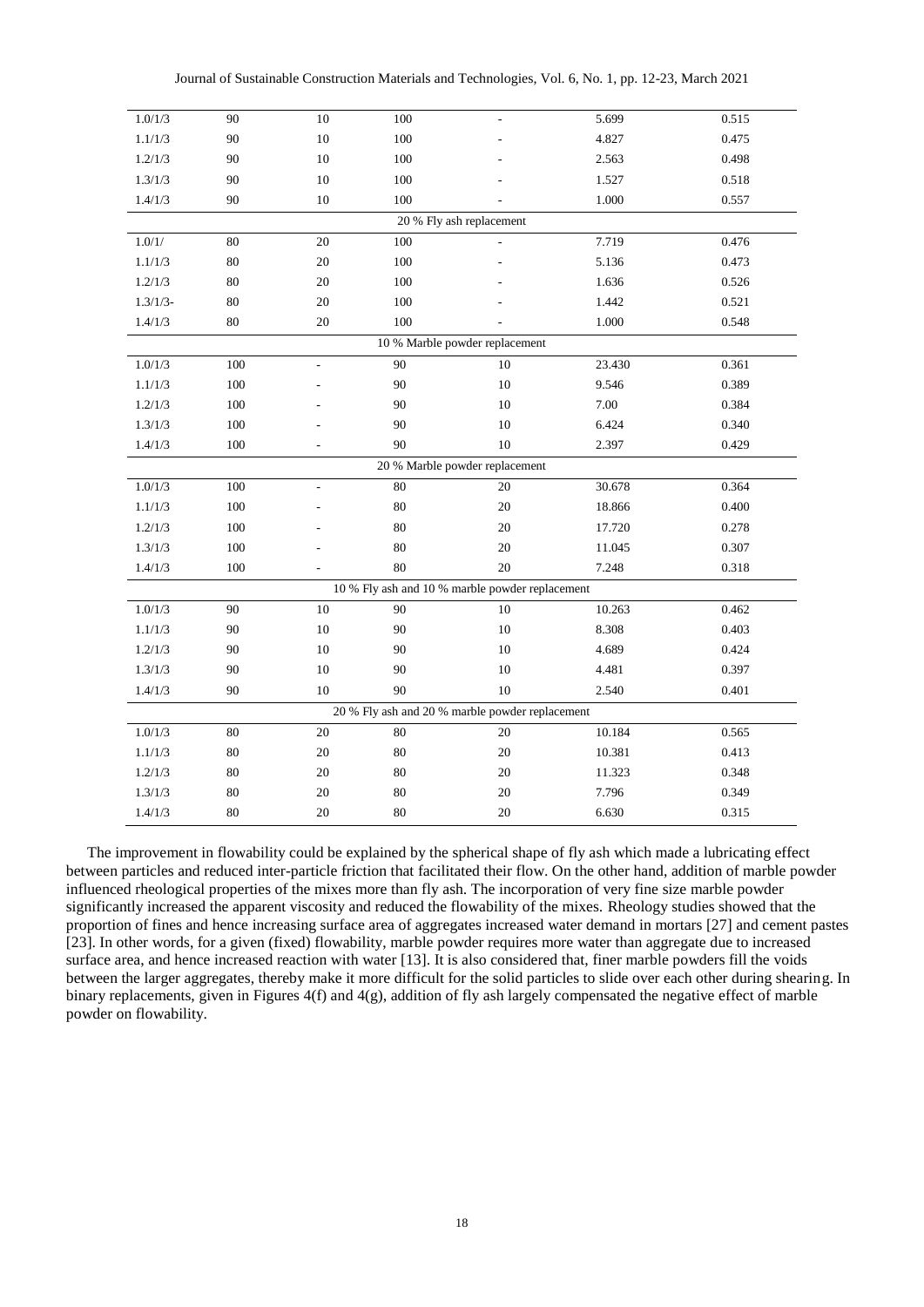

**Figure 4.** Apparent viscosity-shear rate of grout mixes prepared at different W/C ratio in the absence and presence of replacing materials.

## *3.1. Compressive strength test results*

The compressive strength of grouts after 28 days and 90 days of aging was determined and the results were presented in Figure 5 and Figure 6, respectively. It can be seen from Figure 5 that the compressive strength is inversely proportional to the increase in W/C ratio, that is, the higher the W/C ratio, the lower the compressive strength. In the absence of replacement materials, the compressive strength decreased from 21.44 MPa to 7.36 MPa with increasing W/C ratio from 1.0 to 1.4. The reason for decrease in compressive strength with increasing W/C ratio is explained well in the literature. Free (unreacted) water causes pore (void) and crack generation in grout due to evaporation and can also cause bleeding and segregation during processing. ASTM C476 requires a minimum compressive strength of 2000 psi (~14 MPa) for 28 days cementitious grouts. As seen from Figure 5, grout mixes produced higher strength than specified compressive strength requirement at only 1.0 and 1.1 W/C ratios. Incorporation of 10 % and 20 % fly ash as cement replacement decreased compressive strength, respectively, by 10 % and 21 % on average at the studied W/C ratios. As known fly ash is pozzolanic material, which reacts chemically with calcium hydroxide in the presence of water to form additional calcium silicate hydrate (CSH), possessing cementitious properties. It is also known that fly ash particles increase the compactness in concrete by filling the spaces. But, the results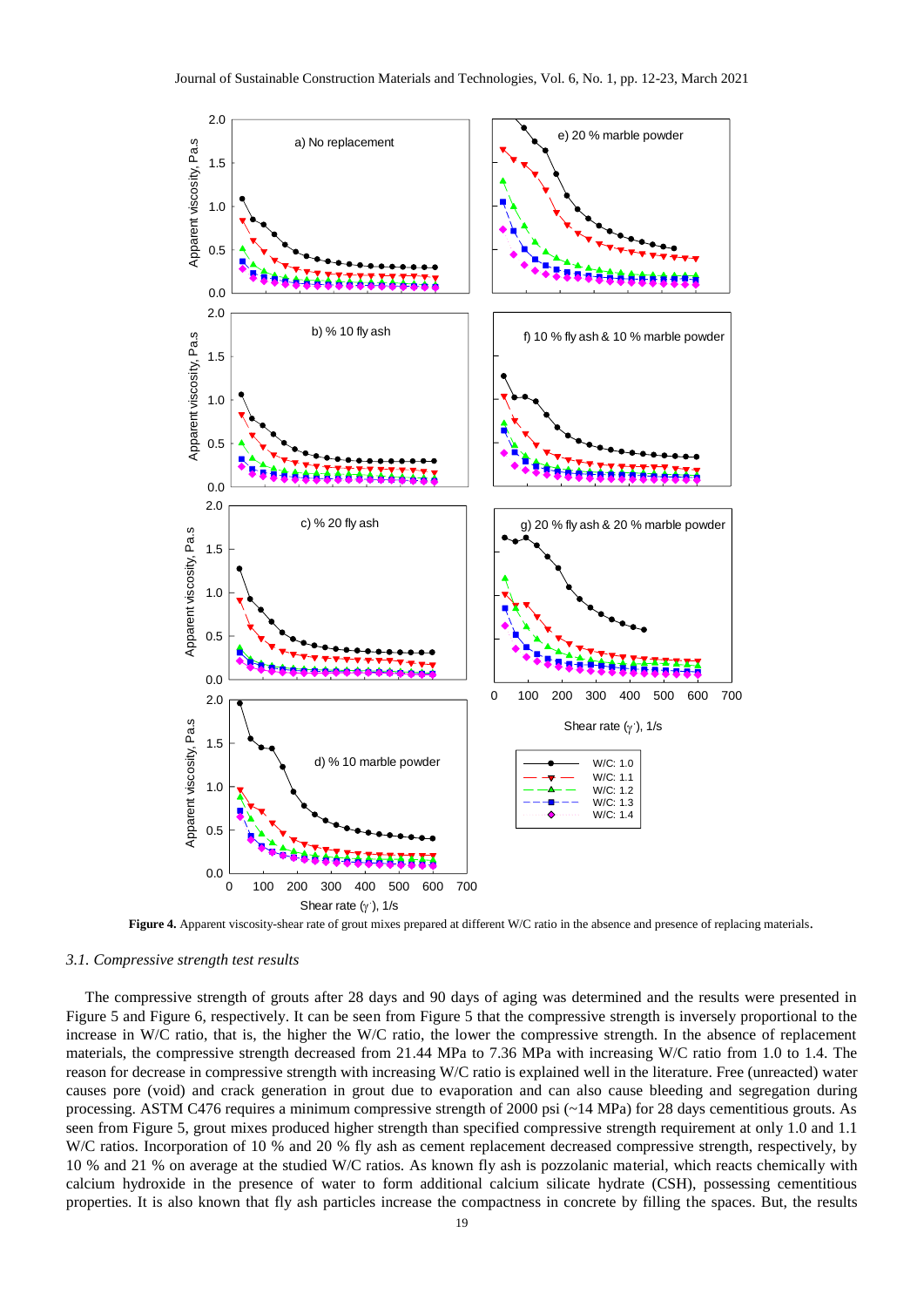showed that it could not perform as well as the replaced cement, because the fly ash could not develop CSH and, due to its relatively larger size, could not fill the voids between particles as much as the cement. The lubricating effect of fly ash particle, that increased the flowability of fresh mix, can be another reason for the reduced strength. Different results found in the literature can be explained by using different types of fly ashes (i.e., class C, class F or carbonate rich) which possess different type and amount of materials. It is also considered that the hardening rate can be low for carbonate rich fly ash. The beneficial effect of fly ash could be observed when used as aggregate replacement instead of cement replacement or at curing times longer than 28 days. We can see that, fly ash replaced samples with only 1.0 W/C ratio resulted in the minimum compressive strength value of 14 MPa.



Figure 5: 28-day strength of hardened grouts prepared at different W/C ratios in the absence and presence of replacing materials



**Figure 6.** 90-day strength of hardened grouts prepared at different W/C ratios in the absence and presence of replacing materials

The replacement of 10 and 20 % marble powder for aggregate, respectively, increased the compressive strength about 15 and 23 % on average at the same W/C ratios. The mix prepared at 1.0 W/C ratio with 20 % marble powder replacement gained the maximum compressive strength of 26.09 MPa which is fairly above the minimum compressive strength of 14 MPa. It was possible to obtain hardened grouts with the required compressive strength from the mixes having W/C ratio not exceeding 1.2. The greater specific surface area of marble powder had a strong contribution to the mechanical strength by by different ways as delineated by several investigators. Dhanalaxmi and Nirmalkumar [28] stated that additional surface area can produce more nucleation sites for cement hydration products which are responsible for grout strength. Bentz et al. [29] studied limestone and silica powder as cement replacements and showed that limestone and silica surfaces were active sites for nucleation and growth of cement hydration products, while the limestone also led to the formation of carboaluminate hydration products. It is also considered that very fine size marble powder filled voids between particles, increased the compactness and hence reduced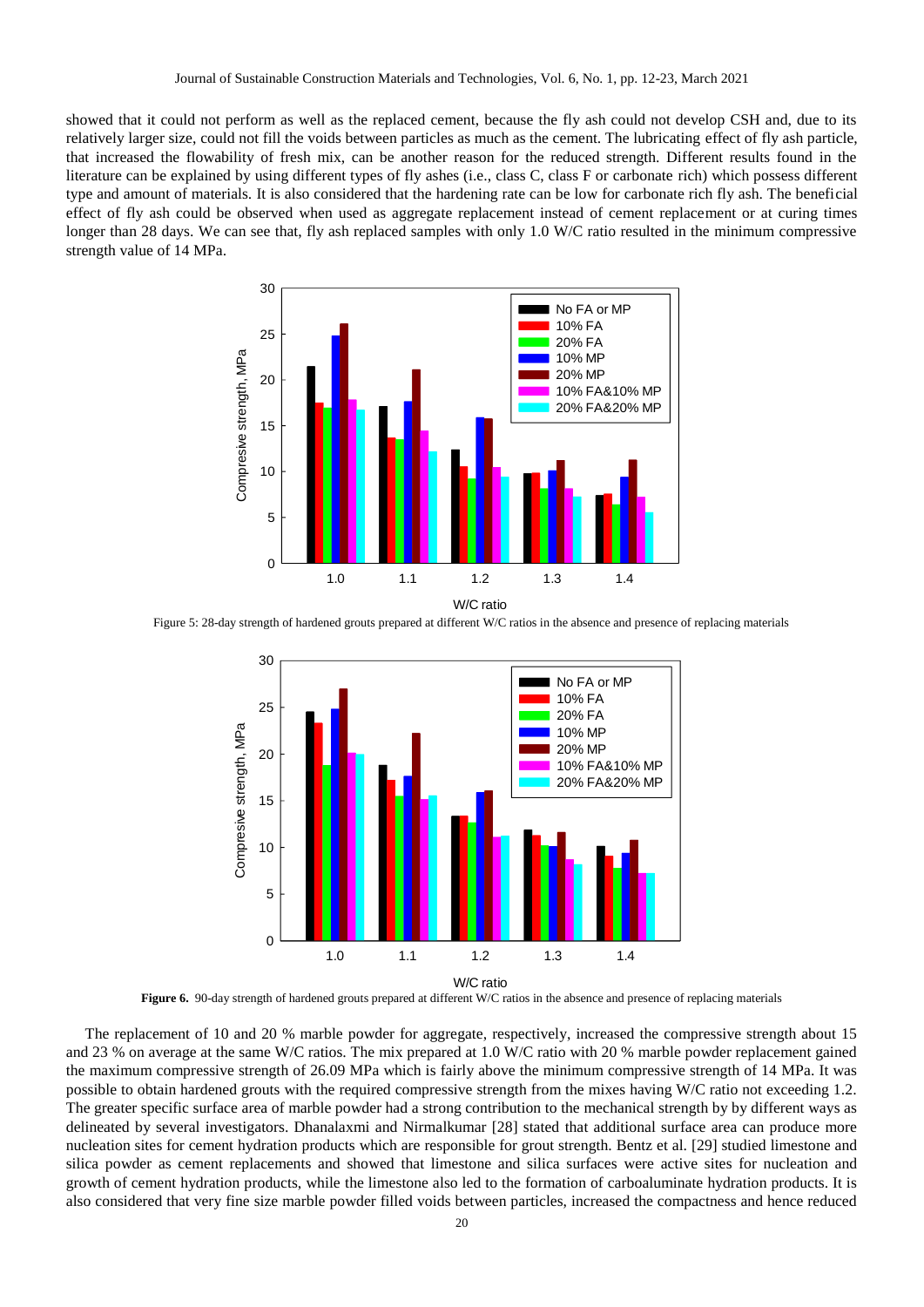the porosity of hardened grout. Owing to its higher specific surface area, marble powder also reacted and consumed free water, which otherwise could cause weakness (e.g., pores, voids, cracks) upon evaporation, and at the same time prevented bleeding and segregation during processing.

The effect of W/C ratio and partial replacement materials on grout strength can be inferred from the comparable compressive strength values. Grouts without replacement material (prepared at 1.1 W/C ratio) gave a compressive strength of about 16 MPa which is comparable to 20 % marble powder replaced grout (prepared at 1.2 W/C ratio) and to 20 % fly ash replaced grout (prepared at 1.0 W/C ratio). The compressive strength of grouts at 90 days of aging was also measured and the results were exhibited in Figure 6. The strength of all mixes increased at different levels with the aging time. The highest and lowest increases in strength were achieved with 10 % fly ash (by 24 % on average) and 20 % marble powder (5.3 % on average) replaced mixes, respectively. On the other hand, the mixes prepared without replacement material gained, on average, 17 % increase in strength which became comparable to fly ash replaced mixes as seen in Figure 6. The beneficial effect of fly ash replacement on grout strength at long aging periods was affirmed by several investigators [5-8,13]. Despite the lowest increase with aging time, the highest compressive strengths were still achieved with 20 % marble powder replaced mixes having the same W/C ratio. The maximum strength of 26.97 MPa was achieved with 1.0 W/C ratio mix at this replacement. The reason for the relatively lower increase in the strength with time can be explained by the faster setting and hardening of the marble powder containing mixes, as proved by rheology measurements (Figure 3 and Figure 4). Jiang et al. [13] compared the performances of limestone powder and fly ash in mortars and found that limestone powder accelerated the hydration rate of cement, improved the hydration degree of cement and led to a denser structure due to its filling effect at early age.



**Figure 7.** Variation of compressive strength of hardened grouts with consistency coefficient of fresh grout mixes

The relationship between viscosity and strength of the mix was evaluated by plotting the consistency coefficient (a measure of viscosity) versus strength data. For the sake of brevity, only 28 days strength data were plotted and presented in Figure 7. A direct relationship between viscosity and strength was mainly observed for each category. While the marble powder containing fresh mixes were generally more viscous, they became stronger after setting and hardening. It is considered that marble powder decreased flowability by increasing the viscosity, but also prevented bleeding and segregation of cement-aggregate slurries by reacting with unreacted water in the mix. When binary replacements were evaluated, it is seen that the increasing strength with marble powder was almost completely eliminated with fly ash.

## **4. Conclusions**

Fly ash and marble powder were used in grout mix design as partial replacement materials for cement and aggregate, respectively. The following conclusions were drawn:

1. W/C ratio played the key role for grouts in attaining to certain flowability and strength and an inverse relation between flowability and strength was observed for all W/C ratios. The mixes with high W/C ratios were more flowable, but much weaker than the mixes with low W/C ratios. As an example, the compressive strength of 28-day grout decreased from 21.44 MPa to 7.36 MPa when W/C ratio increased from 1.0 to 1.4.

2. Grouts prepared without and with replacing materials exhibited shear thinning behavior, but the replacing materials influenced flow properties differently.

3. The inclusion of fly ash reduced the water demand to obtain flowable mixes but reduced the 28 days strength of grouts by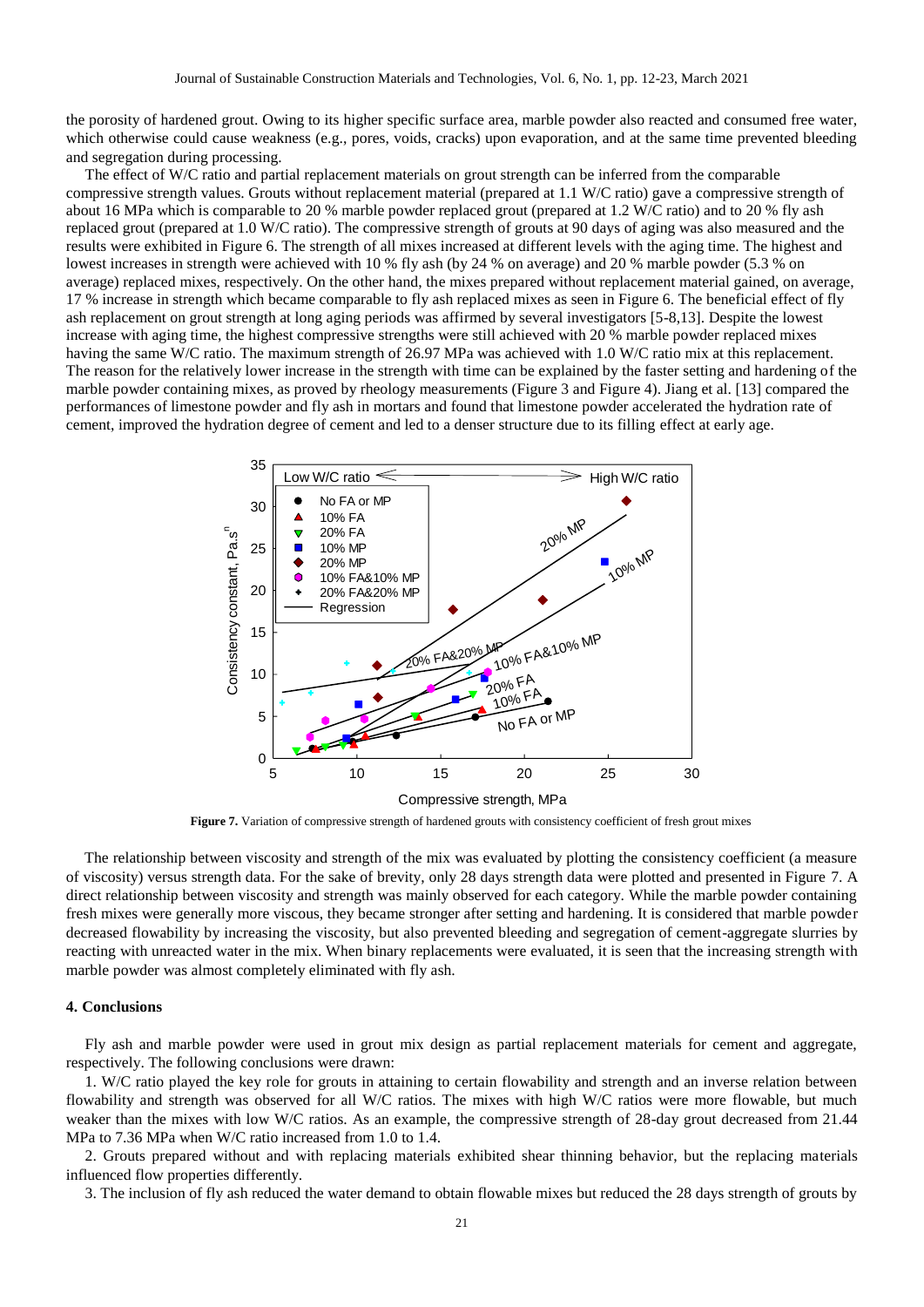10-30 % depending on W/C ratio and fly ash amount. The lubricating effect of fly ash particles due to their spherical shape and their relatively larger sizes were considered among the reasons for enhanced flowability and reduced strength.

4. The inclusion of fine marble powder increased the viscosity of fresh and the strength of hardened grout. The highest compressive strength values were obtained with marble powder replaced grouts at given (or fixed) W/C ratios. The reason was mainly explained by filling effect of powders in the mix and increasing total surface area of the ingredients that produced more nucleation sites for cement hydration products, which are responsible for grout strength.

5. The strength of all mixes increased at different levels by increasing aging time from 28 days to 90 days. The highest increase of 24 % and the lowest increase of 5.3 % on average were achieved with 10 % fly ash and 20 % marble powder replaced mixes, respectively. The main reason was explained by the setting and hardening rate (speed) of mixes as supported by rheology results.

## **Acknowledgements**

We acknowledge the financial support of the Scientific Research Projects Unit of Inonu University (Malatya) through project number FBA-2018-920.

## **Author's Contributions**

Hikmet Sis: Supervised the experiment's progress, and drafted and wrote the manuscript. Tufan Kıyak: Performed experiments, assisted in supplying experimental materials. Cenk Fenerli: Supplied experimental materials and assisted in performing experiments. Mehmet Genç: Supplied experimental materials and assisted in performing experiments.

## **Conflict of interest**

The authors declared no potential conflicts of interest with respect to the research, authorship, and/or publication of this article.

## **Data Availability Statement**

All graphs and data obtained or generated during the investigation appear in the published article.

## **Ethics**

There are no ethical issues with the publication of this manuscript.

#### **References**

- [1] TEK 9-4A. (2005). Grout for concrete masonry National Concrete Masonry Association (NCMA), 13750 Sunrise Valley, Drive Herndon, VA.
- [2] ASTM C476. (2020). Standard specification for grout for masonry. ASTM International, West Conshohocken, PA.
- [3] Şahmaran, M., Özkan, N., Keskin, S., Uzal, B., Yaman, & Erdem, T. (2008). Evaluation of natural zeolite as a viscosity-modifying agent for cement-based grouts. *Cement and Concrete Research*, *38*(7), 930–937. <https://doi.org/10.1016/j.cemconres.2008.03.007>
- [4] Sha, F., Li, S., Liu, R., Li, Z., & Zhang, Q. (2018). Experimental study on performance of cement-based grouts admixed with fly ash, bentonite, superplasticizer and water glass. *Construction and Building Materials*, *161*, 282– 291.<https://doi.org/10.1016/j.conbuildmat.2017.11.034>
- [5] Zobal, O., Reiterman, P., Holčapek, O., & Padevět, P. (2016). Influence of Fly Ash on Properties of Fresh and Hardened Cement Screed. *Applied Mechanics and Materials*, *825*, 85–88. <https://doi.org/10.4028/www.scientific.net/amm.825.85>
- [6] Teymen, A. (2017). Effect of mineral admixture types on the grout strength of fully-grouted rockbolts. *Construction and Building Materials*, *145*, 376–382[. https://doi.org/10.1016/j.conbuildmat.2017.04.046](https://doi.org/10.1016/j.conbuildmat.2017.04.046)
- [7] Ortega, J., Esteban, M., Rodríguez, R., Pastor, J., Ibanco, F., Sánchez, I., & Climent, M. (2017). Long-Term Behaviour of Fly Ash and Slag Cement Grouts for Micropiles Exposed to a Sulphate Aggressive Medium. *Materials*, *10*(6), 598[. https://doi.org/10.3390/ma10060598](https://doi.org/10.3390/ma10060598)
- [8] Fonseca, F. S., Godfrey, R. C., & Siggard, K. (2015). Compressive strength of masonry grout containing high amounts of class F fly ash and ground granulated blast furnace slag. *Construction and Building Materials*, *94*, 719– 727.<https://doi.org/10.1016/j.conbuildmat.2015.07.115>
- [9] Thakur, Y. K., Kumar, M. G., & Chopra, T. G. (2014). *Effect of Marble Dust and Furnace Slag as Sand Replacement Materials on Strength Properties of Pavement Quality Concrete (PQC)* (Doctoral dissertation).
- [10] Bras, A., Henriques, F. M., & Cidade, M. (2010). Effect of environmental temperature and fly ash addition in hydraulic lime grout behaviour. *Construction and Building Materials*, *24*(8), 1511–1517. <https://doi.org/10.1016/j.conbuildmat.2010.02.001>
- [11] TEK 18-8B. (2005). Grout Quality Assurance. National Concrete Masonry Association, 13750 Sunrise Valley, Drive Herndon, VA.